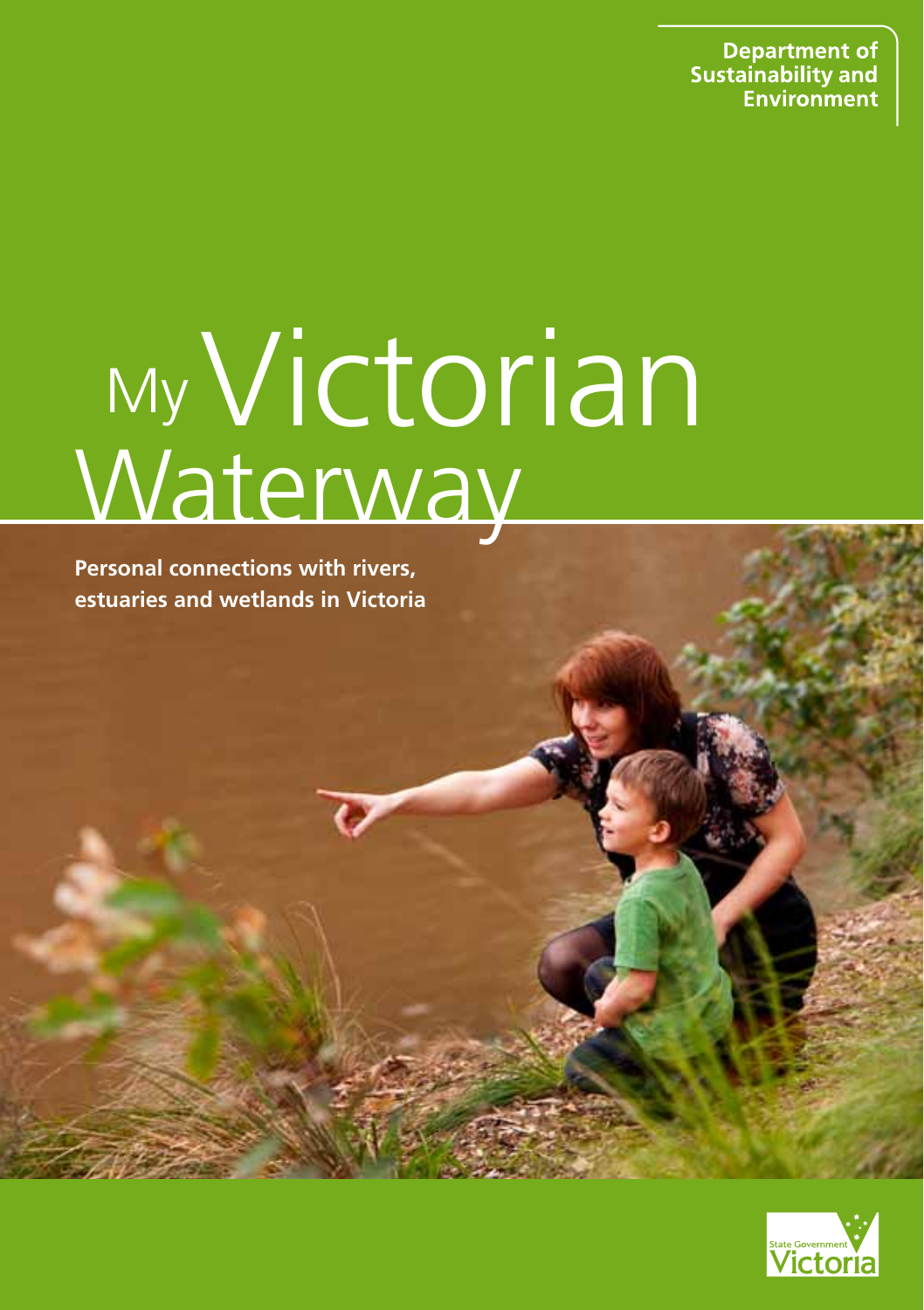# **Contents**

| Introduction                                                             | 1  |
|--------------------------------------------------------------------------|----|
| How Victorians use rivers, wetlands and estuaries                        | 3  |
| Victorians' aspirations and values for rivers,<br>wetlands and estuaries | 5  |
| What Victorians know about waterway health                               | 7  |
| How Victorians contribute to waterway health                             | 10 |
| The impact of volunteer environment groups                               | 13 |
| How can we best protect our waterways?                                   | 14 |
| Tell us about something that happened                                    | 16 |
| <b>Fish and fishers</b>                                                  | 18 |
| The tale of the platypus                                                 | 19 |
| Using survey data to improve waterway management                         | 20 |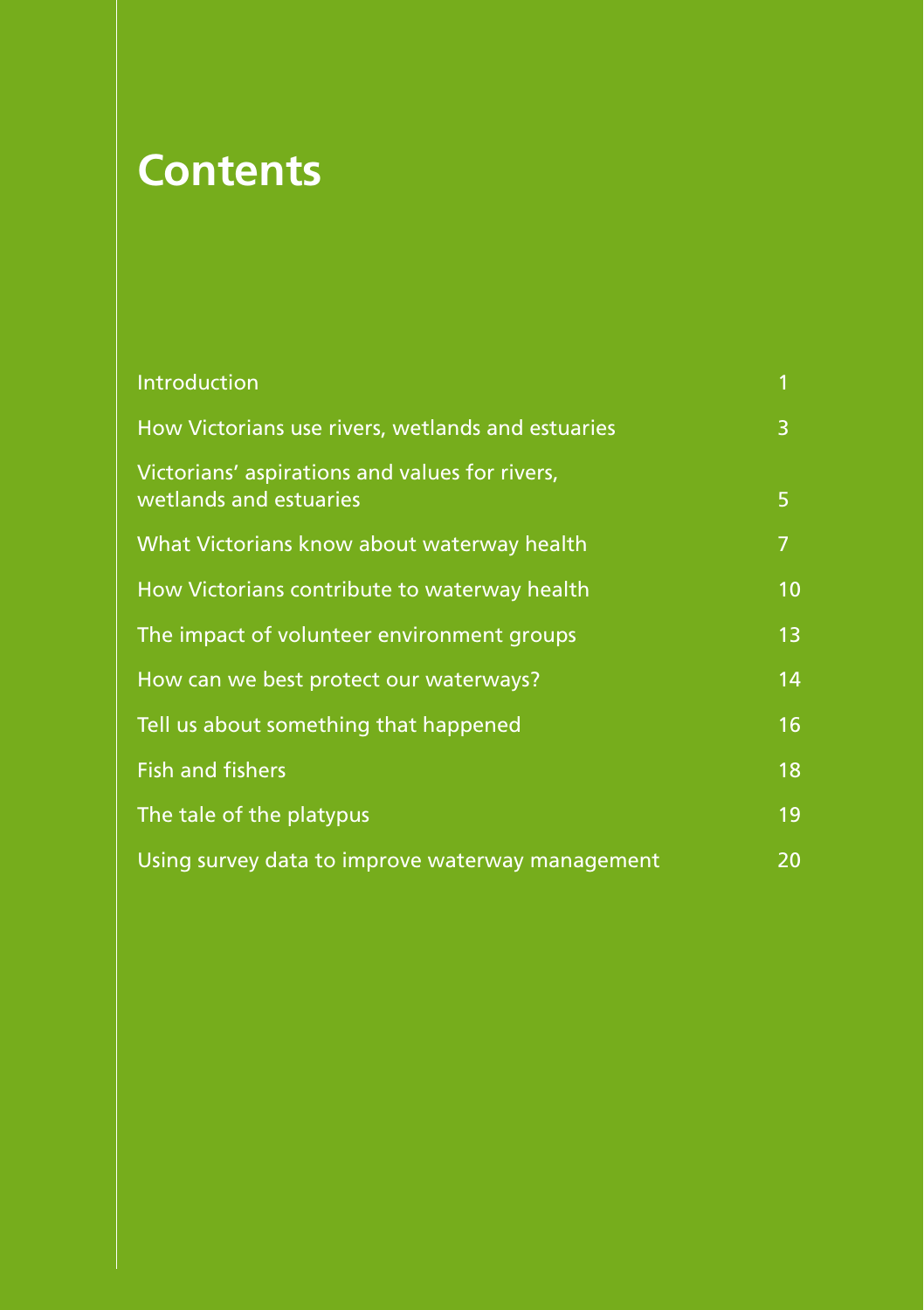### **Introduction**

What do Victorians think about the state's rivers, estuaries and wetlands? How do we use this vast network of waterways? What do we know about waterway health issues? And what, if anything, do we think we should do about them?

In 2009 the Department of Sustainability and Environment (DSE) undertook world-first research to investigate the social importance of our rivers, creeks, wetlands and estuaries (i.e. waterways).

The research, undertaken in partnership with Queensland University of Technology (QUT) and Victoria University, had clear aims to investigate:

- how Victorians use our waterways
- our values and aspirations for rivers, wetlands and estuaries
- our knowledge of what makes a waterway healthy
- what we Victorians do / are prepared to do to help manage for healthy waterways.

The research was not about assessing the economic benefits of waterways, which are significant and support a number of Victorian industries.

The research was considered vital to fill a gap in Victorian waterway health management, as DSE's Dr Jane Doolan explained.

"Victoria is considered a national leader in monitoring and managing the physical health of our waterways but not much had been done to understand the social importance of our rivers, lakes, estuaries and wetlands.

"The vision of the Victorian River Health Strategy holds that our rivers of the greatest value to the community will be protected as part of our natural heritage. It also states that our communities should appreciate the values of healthy rivers and understand their dependency on them. Yet while we had this clear vision, we realised we had little social data to let us know how we were travelling in meeting our goals."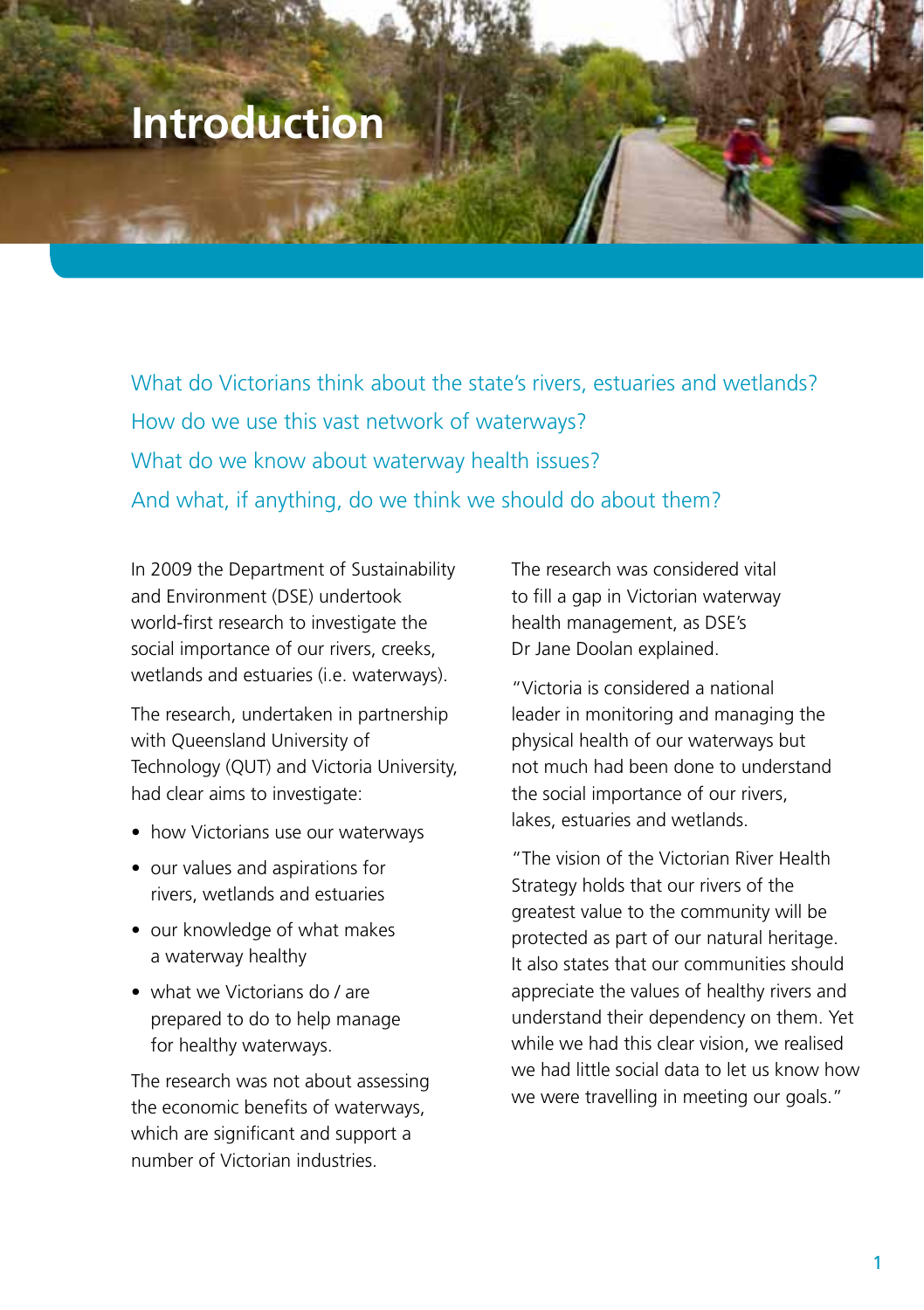Data from this research aimed to fill that gap providing:

- 1. a better understanding of community expectations, attitudes and behaviours towards waterway management specifically and water resource management more broadly
- 2. data to inform waterway managers' development of priorities for action (social and environmental) and to guide evaluation of community engagement activities
- 3. a benchmark to assess and evaluate the long term effectiveness of river health community education and engagement activities against defined targets over time.

In September 2009, the *My Victorian Waterway* online survey went live and several thousand paper-based surveys were sent to riparian (or waterfront) land managers. The 15 minute survey included questions to gauge respondents' knowledge and understanding of what makes a waterway healthy.



The response was overwhelming. A total of 7140 surveys were completed, with sizeable representation from every catchment across Victoria. The response made it the most comprehensive study of its type in Australia and one of the largest projects of its type in the world.

The Victorians who took part in the survey were a representative sample of gender, employment, education, urban and rural dwellers, and a wide variety of commercial and recreational users of waterways. The large sample size provided an excellent data set for benchmarking and future evaluations.

The study has also gathered a wealth of qualitative information about attitudes, knowledge and behaviour relating to waterway use in Victoria. The stories told by participants paint a clear picture of the great importance of waterways for all Victorians.

The data gained from the *My Victorian Waterwa*y survey is now being used to shape state waterway health policy – particularly in developing better engagement with waterway communities. Social scientists are also working with catchment management authorities (CMAs) and Melbourne Water to interpret local findings, to help guide priorities for waterway health works and engagement.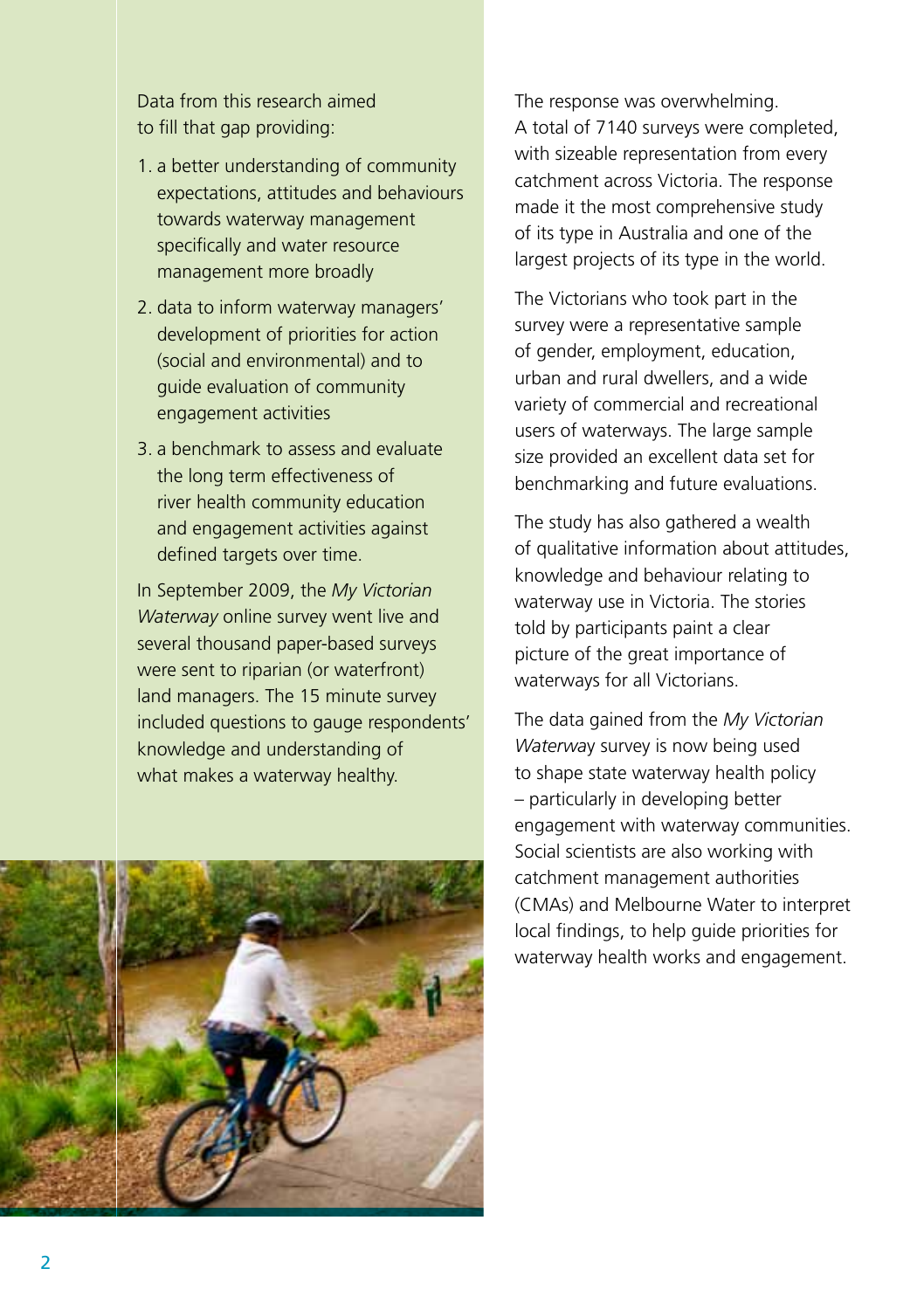### **How Victorians use rivers, wetlands and estuaries**

### How do Victorians use their waterways?

The state has over 85,000 kilometres of rivers, 13,000 natural wetlands and over 120 estuaries and this survey shows that Victorians are visiting them every day to engage in a wide variety of recreational and commercial activities.

The most frequently mentioned use of waterways in the survey is for simply enjoying the scenery, followed by enjoyment of native animals, plants and birds, and for recreational activities such as walking, hiking, cycling, picnics and barbecues. More than a third of the respondents said they use waterways for fishing, reflecting the estimated 720,000 recreational fishers in Victoria.

*"My family has been farming the area – both sides of creek – for 44 years and land is still as good as it was then." –* Moe farmer about Narracan Creek

*"On one early morning walk along the Merri Creek I saw a Sacred Kingfisher."* – Melbourne northern suburbs resident

*"I've just assisted in planting 20,000 trees along a waterway that runs into Wimmera River."* – Elmhurst resident

*"Platypus sampling and monitoring has made me very interested in the health of this waterway."* – North Geelong resident about Werribee River

| 92% of people surveyed visit                        | 36% to fish                                 |
|-----------------------------------------------------|---------------------------------------------|
| waterways to enjoy the scenery                      | 31% go boating (mot                         |
| 85% to enjoy native animals,<br>plants and birds    | 19% go kayaking, can                        |
| 76% to walk, hike or cycle                          | 21% for stock and irri                      |
| 69% for picnics and barbecues                       | 28% to visit cultural a<br>historical sites |
| <b>37%</b> to plant native trees<br>and clear weeds |                                             |

- orised)
- oeing, sailing
- aation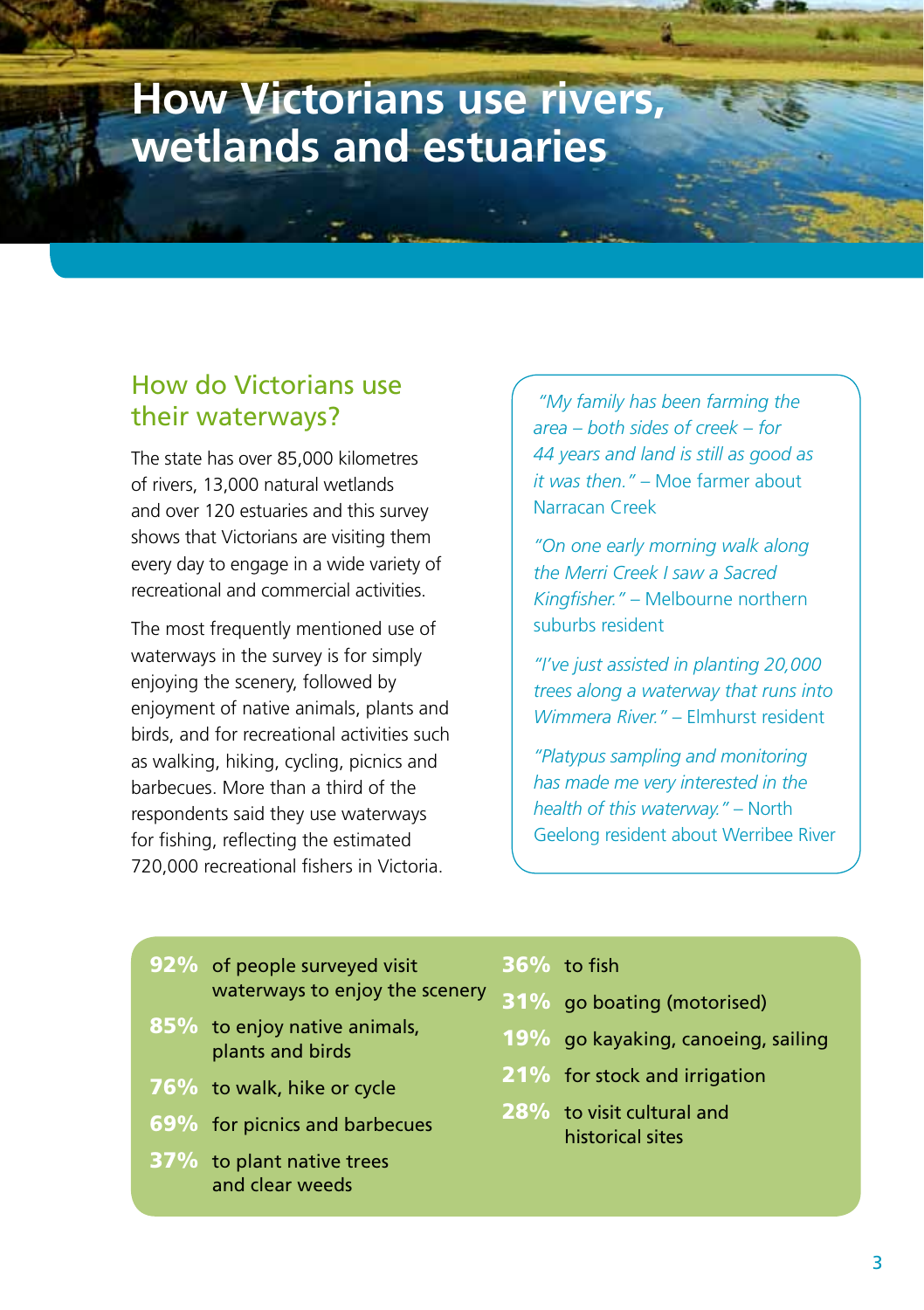In total, over 90% of Victorians use waterways for beside-water recreational use (such as hiking, walking, picnics and barbecues). Although people across Victoria are engaging in a diverse range of recreation activities, 64% of these activities are taking place within a public park.

Interestingly, women are more likely to use waterways for beside-water activities (such as cycling, hiking, picnics and barbecues) while men use waterways for more 'on' and 'in' water activities.

Waterways have an impact on economic matters both for communities and for individuals. Many Victorians derive their personal income from waterways or rely on access to water from nearby waterways for domestic use. Just over 20% of respondents use waterways for stock and irrigation (mostly in rural areas), 18% work in a business on or beside a waterway, while 25% access water from nearby rivers for gardens, lawns and household use.

#### Figure 1: How Victorians use rivers, wetlands and estuaries

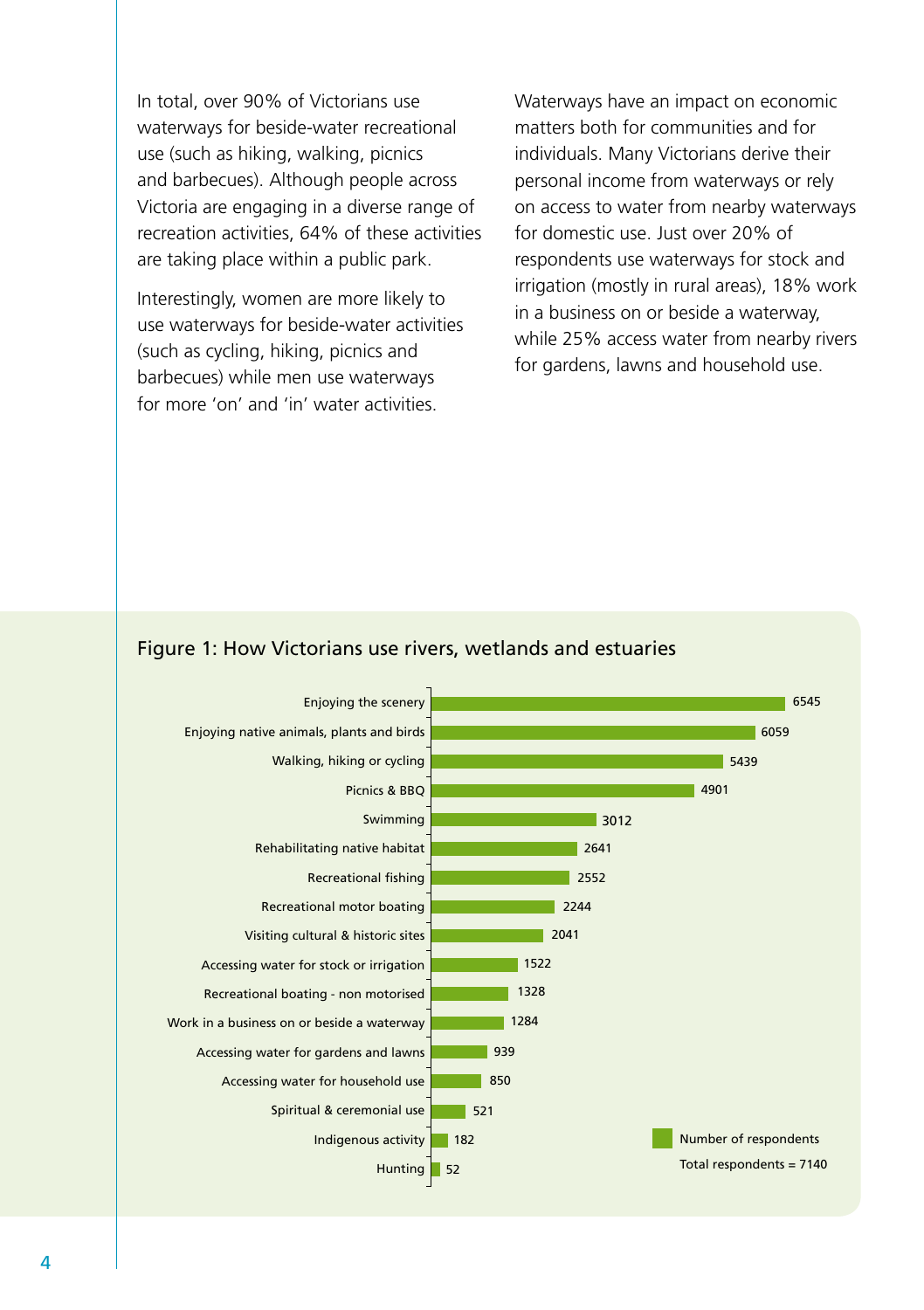## **Victorians' aspirations and values for rivers, wetlands and estuaries**

*"The Barwon estuary is as much a part of our lives as breathing."*  – Geelong resident

*"Watching dolphins, water rats or jelly fish in the Yarra made me realise how fascinating the river is."*  – Melbourne resident about the Yarra River

99% of Victorians have high aspirations for local rivers and waterways

97% regard river health as a critical issue for Victoria

92% think it's important that waterways get enough water to stay healthy even if they personally have to cut back on water use

90% of respondents provided information about the waterway they felt connected to. Only 8% of these respondents named iconic waterways such as the River Murray and Yarra River in this way. Overall, people are most connected to their local waterway.

#### Aspirations

Waterways are the lifeblood of Victoria. Rivers, wetlands and estuaries are entwined among us in the rural and urban landscape, sustaining our families, towns and businesses and, ultimately our security, lifestyle and wellbeing.

It is reassuring then to know that 99% of Victorians have high aspirations for our waterways. Most participants (98%) agree that it is important for waterways to be as healthy as possible so they continue to provide for our needs, and an overwhelming majority of respondents (96%) agree they have a personal responsibility to do the right thing for waterways and want healthy waterways in their areas (99%).

Interestingly, the more frequently someone uses a waterway for recreation, the higher their aspirations for waterway health tend to be. Additionally, women are more likely than men to reflect concerns about the long-term future of healthy waterways and people aged 20 – 44 years have significantly higher waterway health aspirations than all other age groups.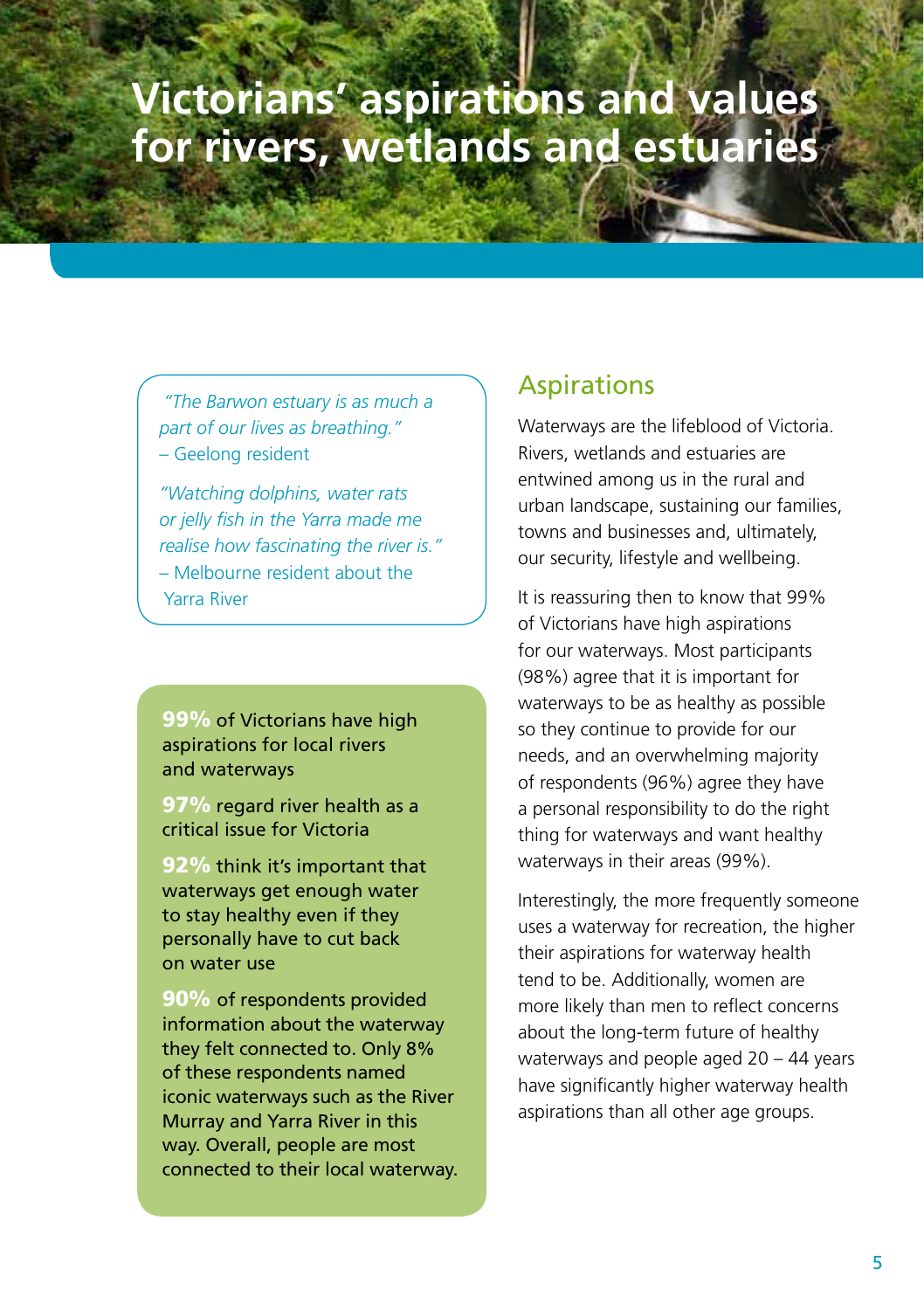### Local connections

The vast majority of Victorians (83%) feel most personally connected to a waterway that is local to them, usually the stretch of river or creek closest to where they live.

Our 'iconic waterways' – such as the Snowy, Yarra and Murray rivers – are not the 'most popular'. In fact, according to this survey, there is no outstanding 'most popular' waterway. The Murray and Yarra rivers are the most frequently named waterways – yet only 8% of respondents name them as places they feel most connected to.

There are a couple of 'standout' waterways that gain more of a mention than others. Recreational fishers, for instance, mention the Gippsland Lakes and other lakes more frequently than other recreational users. And the Merri Creek, in Melbourne's north is Victoria's most popular urban creek.

Importantly, almost every major river, stream and estuary in Victoria is mentioned by someone in the survey as being important to them. Respondents enjoy waterways in some of the most urban landscapes in Victoria as well as in some of the most remote locations.

### Rivers will not take care of themselves.

There is an overwhelming belief that rivers need to be managed if we are to meet our aspirations. Only 10% of respondents believe that the environment will take care of itself without our interference and 29% think that nature alone, will keep our waterways healthy.

### Experience is a great teacher

Most respondents state that their views about the health of all Victorian waterways have been influenced by their experience of their closest waterway. Most people (74%) who have seen waterway-health work undertaken on their closest creek favourably judge the necessity and quality of the work.

### We want to do the right thing

More than 90% of respondents think it's important that waterways get enough water to stay healthy, even if they personally have to cut back on water use and most (88%) would appreciate 'tips' on how to keep waterways healthy.

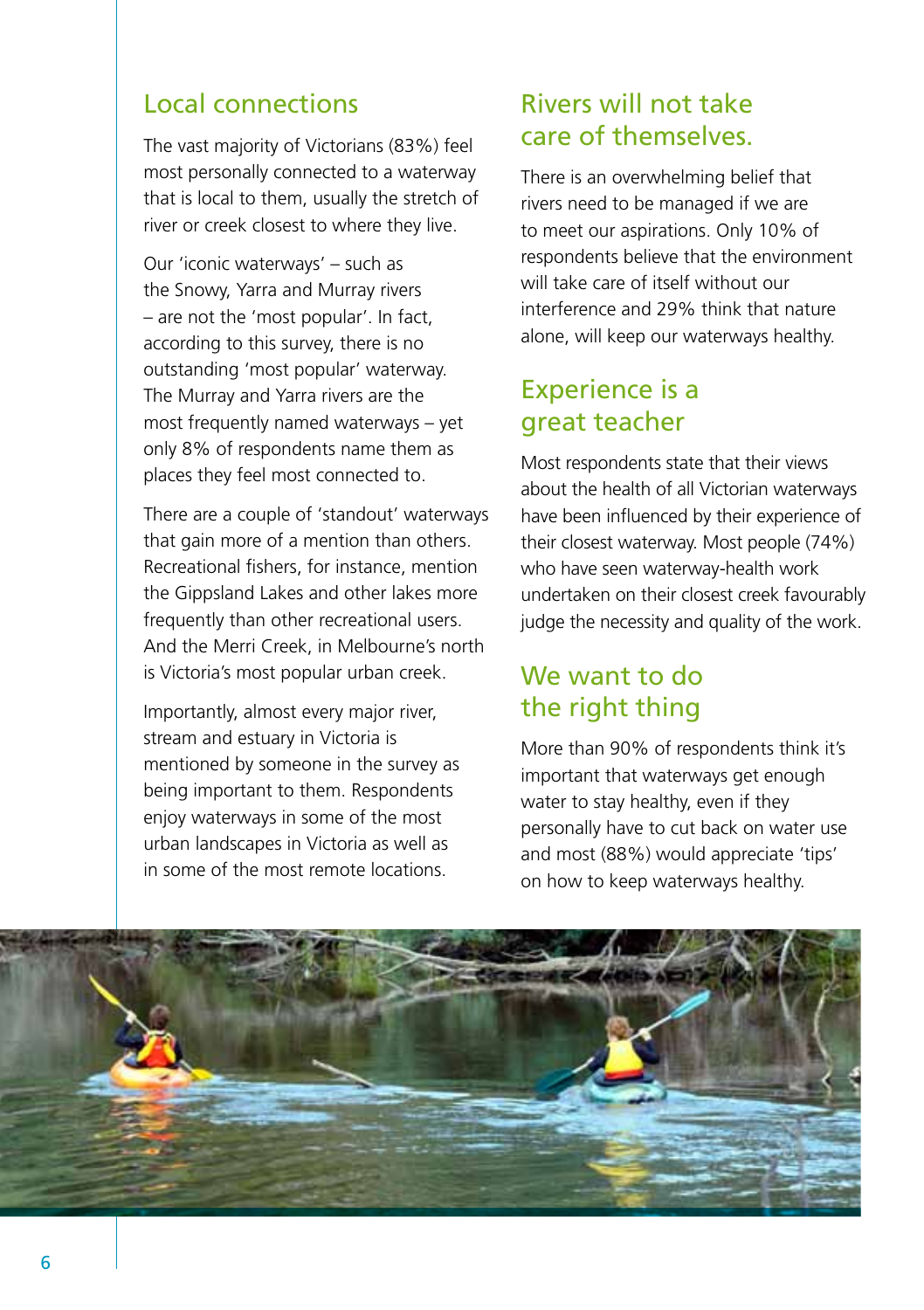# **What Victorians know about waterway health**

*"My children play there, so its health is important to the family."* – Ivanhoe resident about Darebin Creek in Melbourne's northern suburbs

 *"Seen fish. Good sign."* – Lorne resident about Hendersons Creek and St George River

 *"Tree planting and fencing off waterway from stock (led to a) large increase in birds and insects, and waterholes during summer remain full of water. It's beautiful to look at and a haven for wild life."* – Bannockburn resident about Bruces Creek

*"I don't hear frogs anymore."* – Wangaratta resident about One Mile Creek Wangaratta

The survey shows that Victorians do have good general knowledge about what makes a waterway healthy.

Around 62% of respondents rate themselves as having good or excellent knowledge about river health issues.

However, analysis of survey answers shows that 67% of respondents have good or excellent knowledge – 5% more than the self reported figure (see table over the page).

| 67% | of people surveyed have a<br>good or excellent knowledge<br>of what makes a waterway<br>healthy. Only 1% have little<br>or no knowledge | 72<br>65 |
|-----|-----------------------------------------------------------------------------------------------------------------------------------------|----------|
| 86% | agree carp are unhealthy                                                                                                                |          |
| 77% | agree algal blooms are a sign<br>of an unhealthy waterway                                                                               |          |

 $\%$  agree fencing to keep stock out improves water quality

agree giving waterways their own water allocation will improve their health

 $\%$  understand that stormwater from cities and towns decreases water quality in waterways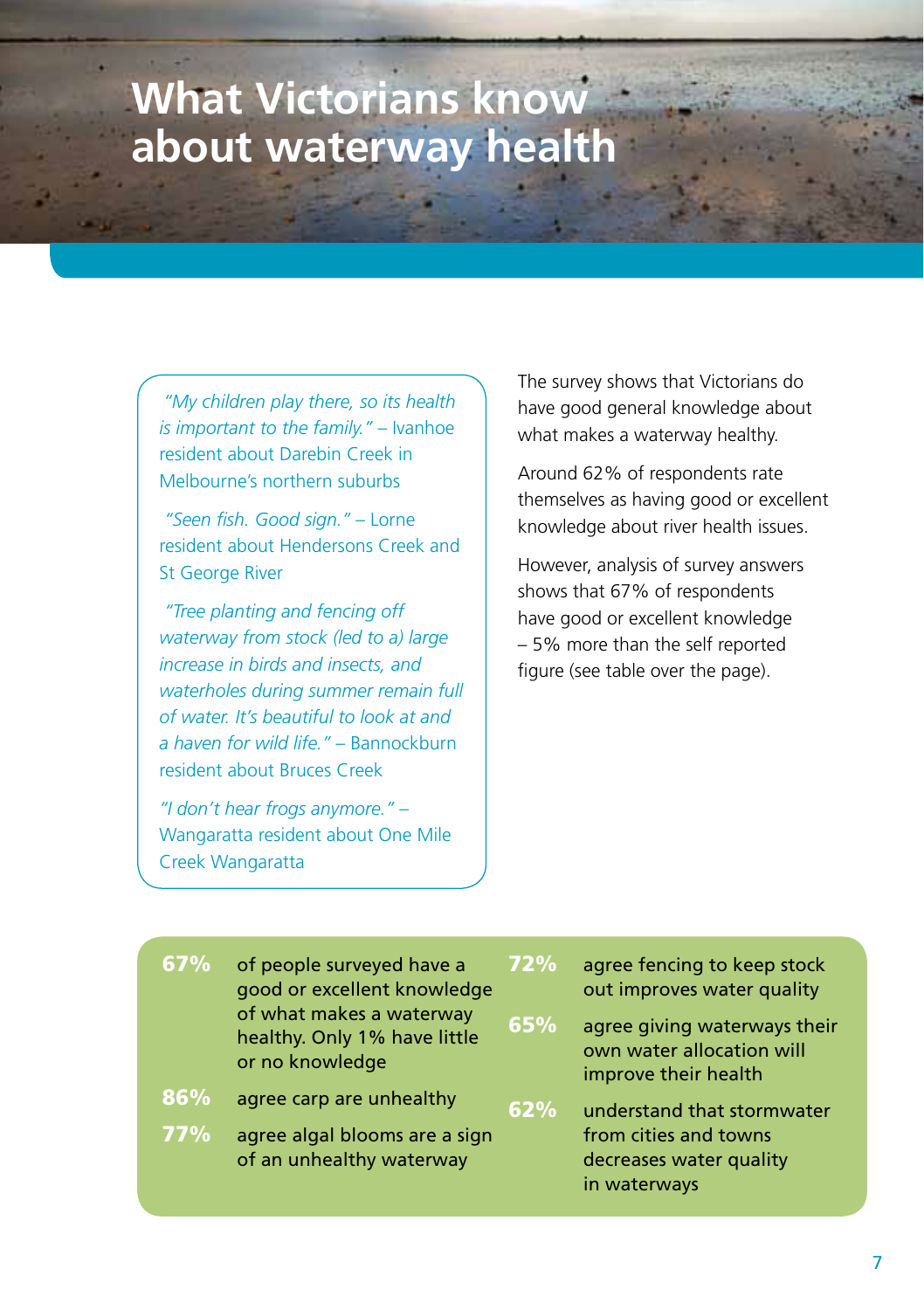|                             | Self-reported | Actual |
|-----------------------------|---------------|--------|
| Low knowledge:              | 2%            | 0%     |
| Little knowledge:           | 8%            | 1%     |
| Unsure of knowledge:        | 28%           | 31%    |
| Good knowledge:             | 38%           | 54%    |
| High (excellent) knowledge: | 24%           | 14%    |

#### Table - Comparing actual to self-reported knowledge

The survey questions that explore respondents' actual awareness of waterway health cover the five broad technical areas used as indicators to measure river health in the Victorian Index of Stream Condition (ISC):

- Hydrology including the depth and speed of flow, water allocations and whether a wetland is healthy even if dry
- Streamside zone including stock grazing, native vegetation and fencing
- Physical form including bank erosion and the presence of water reeds and logs
- Water quality including stormwater, water colour and algal blooms
- Aquatic life including carp, native fish and the diversity of insects.

#### **Now we know what we don't know**

The survey shows most people (86%) understand that the presence of carp in a waterway is not a sign of good health (as they can cause damage to riverbanks and compete with native fish for food and habitat). Similarly, 77% know that algal blooms are unhealthy (as they reduce dissolved oxygen in waterways for plant and fish life). More than 90% of those surveyed know that planting native plants along a waterway's bank improves the health of the waterway (by providing shade, reducing summer water temperatures and helping to maintain bank stability). And 72% of respondents understand that fencing waterways improves waterway health by restricting stock access.

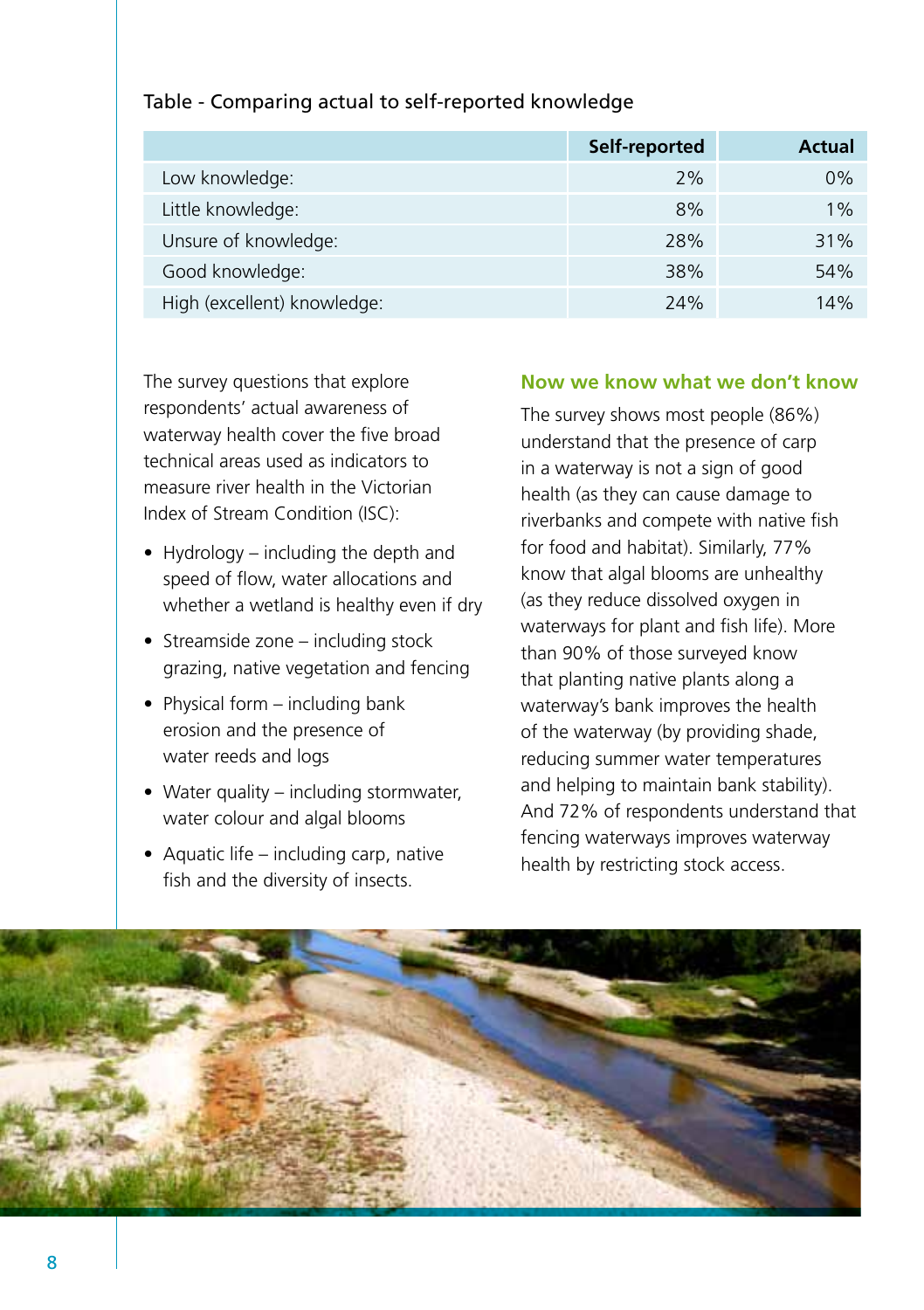

Groups of people with the best waterway knowledge include women; recreational fishers; first generation farmers; tourism operators; people who belong to a group with an environmental focus (such as Landcare, Bushcare, Coastcare or Waterwatch); people who conduct their recreational waterway activities in a public park; and (unsurprisingly) natural resource management professionals.

However, there are a few areas in which Victorians have less knowledge.

The survey reveals there are some common facts that Victorians do not know about waterways, such as:

- Rivers naturally erode and often change course across floodplains
- Seeing insects around a river or creek is a good indication the waterway is healthy
- Urban stormwater flushes pollution into waterways and reduces water-quality
- Damming impacts waterway health by altering natural flow regimes and sometimes preventing fish migration and breeding.

*"I have seen many different parts of this river - remote and not remotethrough camping, four-wheel driving, excursions and site seeing, and can see what it could have been…If we can get the Snowy to flow again it will improve the health of all connecting waterways."* – Goongerah resident about the Snowy River

 *"Fence off all river frontages – it's not rocket science."* – Canambo waterfront landholder about the Broken River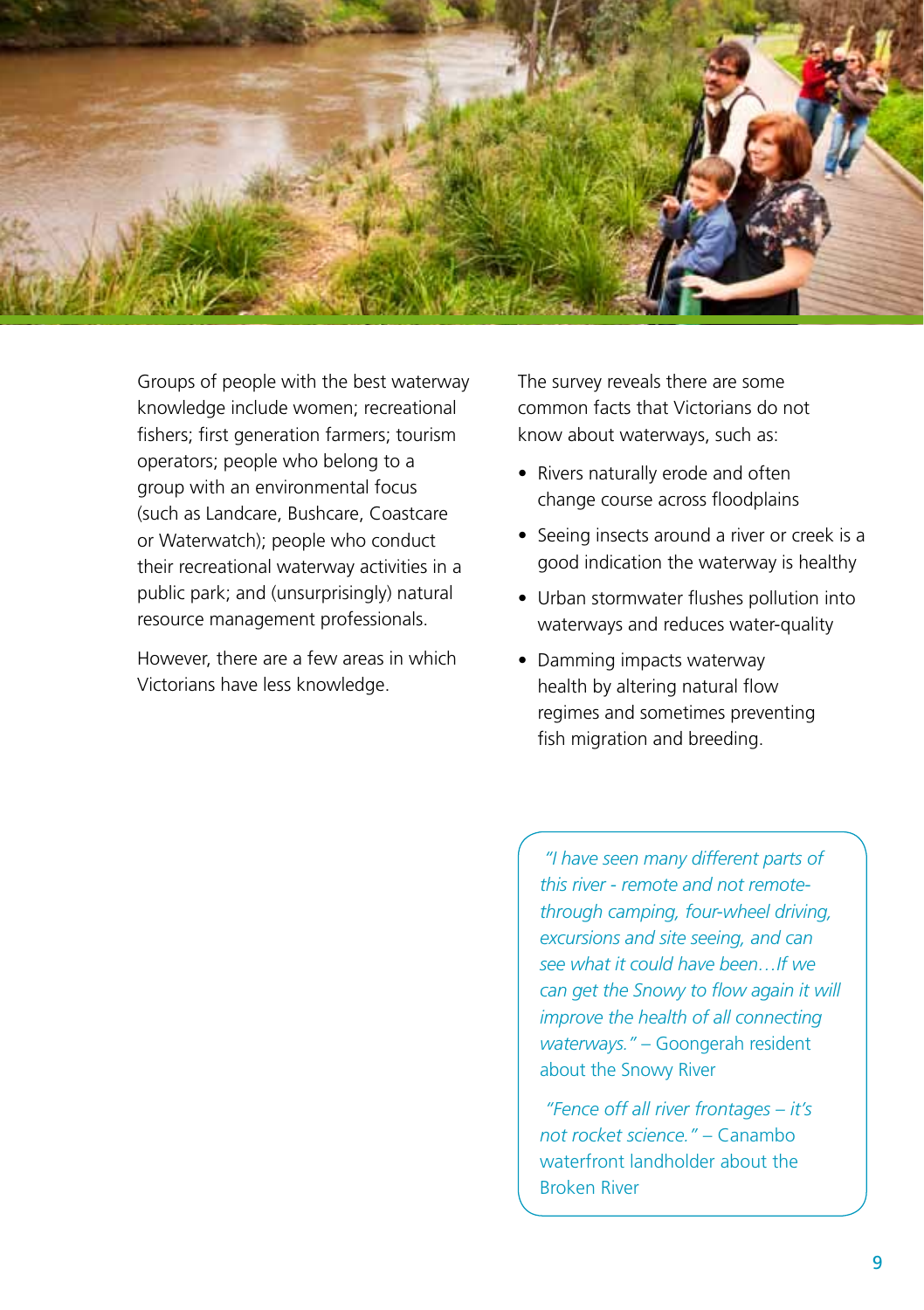# **How Victorians contribute to waterway health**

The *My Victorian Waterway* survey examines the behaviours and efforts of all of the respondents regarding waterway health.

Most of the people who responded to the survey (86%) have provided written comments on the protection of their local waterway, including comments about their own behaviour.

Respondents were asked whether they:

- seek information about waterway health issues
- attend events
- belong to Landcare or other similar groups
- participate in local projects, and/or
- encourage others to change their behaviour.

*"The Ovens and King rivers have maintained their usefulness, beauty and charm due to ongoing care and management."* – Linton resident

#### **Waterway health behaviour of all survey respondents**

- 65% of respondents have tried to get information on a topic that they believe is relevant to protecting waterway health
- 36% regularly take part in local projects to help protect waterways, such as writing a letter, attending a meeting, making a complaint or planting trees
- 26% are consistently involved in Landcare, Waterwatch, Bushcare or similar organisations. (Almost 13% regularly take part in Waterwatch)
- 31% have tried to encourage someone else to change an activity or practice that they believe is harmful to waterways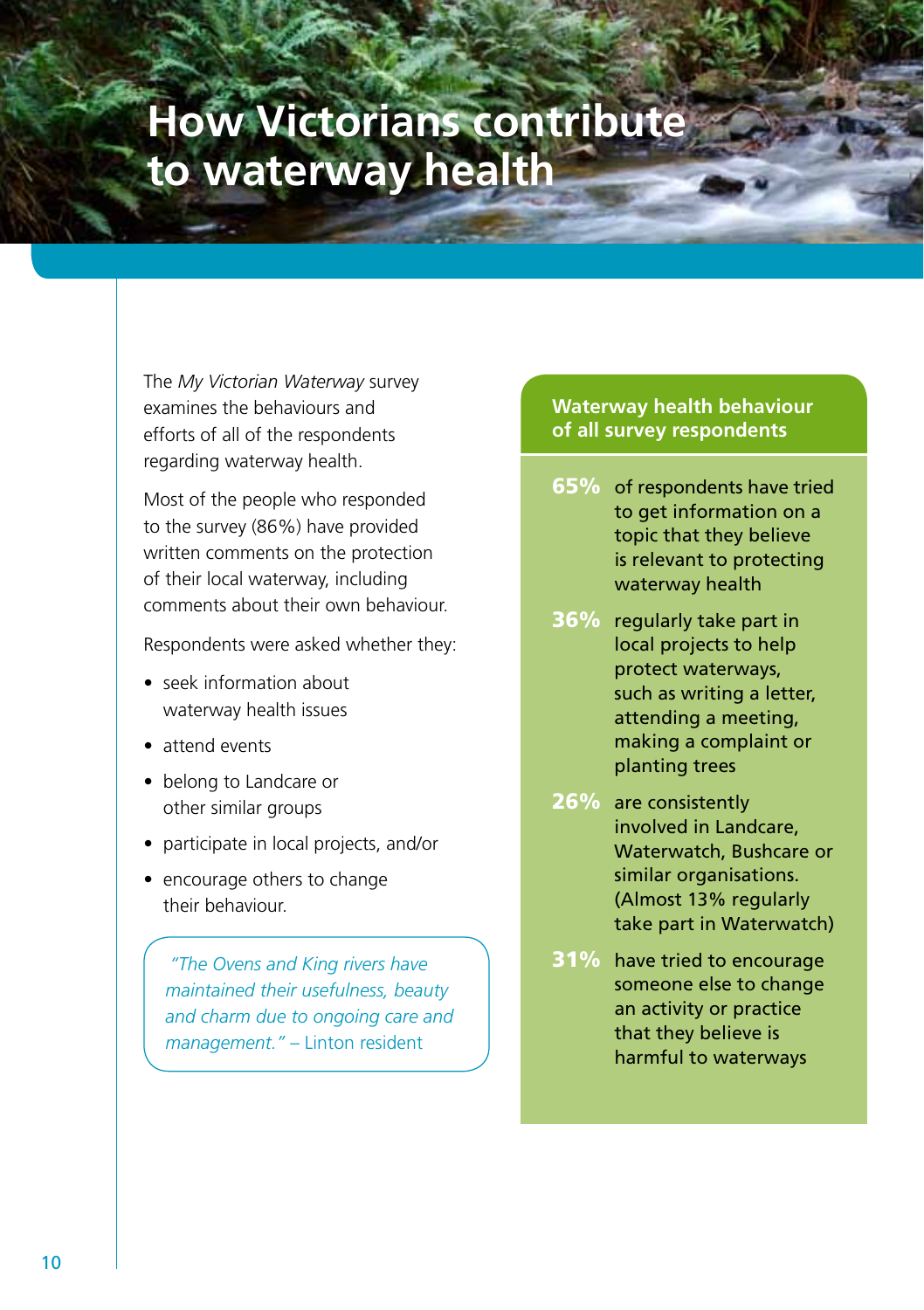

### Tales from the riverbank

People who live on, work on or manage waterfront property in Victoria – in both urban and rural areas –arguably have greater potential to impact waterway health than any other group of people.

The survey data was specifically analysed to learn more about this group, which represents 42% of respondents.

This group of respondents – the people who live on, work or manage waterfront properties – were also asked about their willingness to attend to waterway health on their property, as well as being asked about their financial, resource, time and energy capacity to do so.

**Behaviour of people who live on, work on or manage waterfront properties**

- 74% of respondents in this group consistently remove harmful pests and weeds from the waterways on their land
- 66% consistently (often or very often) try to restore waterway health
- 63% prevent stock from accessing the banks of waterways and 23% remove willows
- 67% maintained onground works done in partnership with their CMA (sometimes or consistently) while 33% did not maintain the works
- 53% consistently planted native vegetation along the watercourses on their land
- 29% actively sought advice on managing the waterways on their property.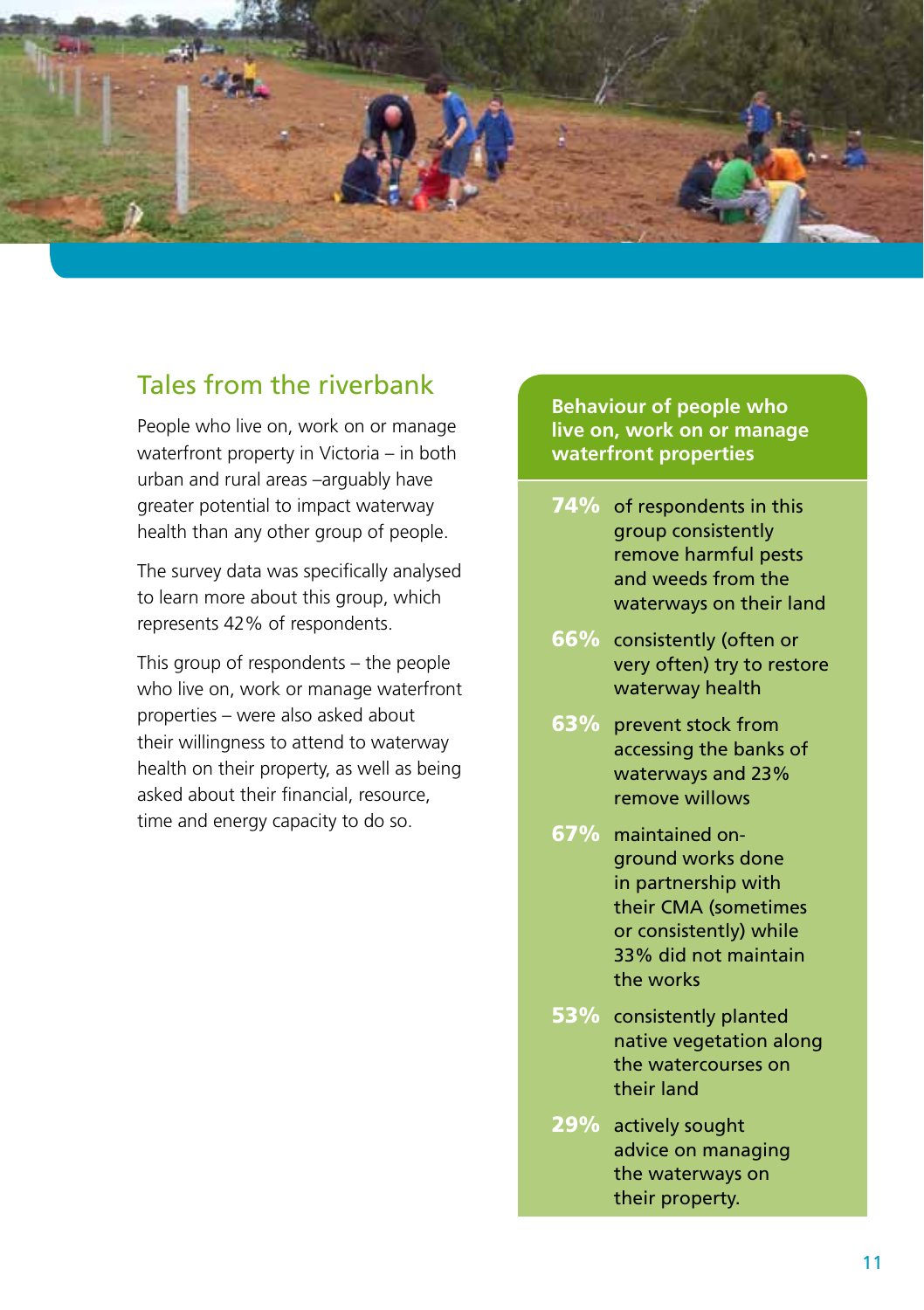Responses to these questions reveal the possible barriers preventing the people in this important group from engaging in the most appropriate waterway health behaviour. For example, 35% of respondents in this group state they never have the financial capacity to "do the right thing for waterways", and only 26% say they consistently have the capacity.

Another barrier appears to be perceptions of responsibility. One-third of the people in this group (33%) do not maintain the on-ground works that have been done on their property in partnership with their catchment management authority or Melbourne Water. Despite this, 88% of waterfront land managers say they have actively restored waterway health on their property at some time.

### The buck stops where?

Most Victorians surveyed believe that everyone must play a role in keeping waterways healthy, with catchment management authorities, Melbourne Water, industries and businesses that directly use waterways sharing the most responsibility. More than half (58%) of respondents believe that government should have more responsibility than users.

Among those who think that users should have more responsibility for waterway health, 60% think that industries such as tourism, commercial fisheries, mining, farmers or public land managers should take a lot of responsibility.

More than a third of all respondents (36%) believe that they personally should take a lot of responsibility.

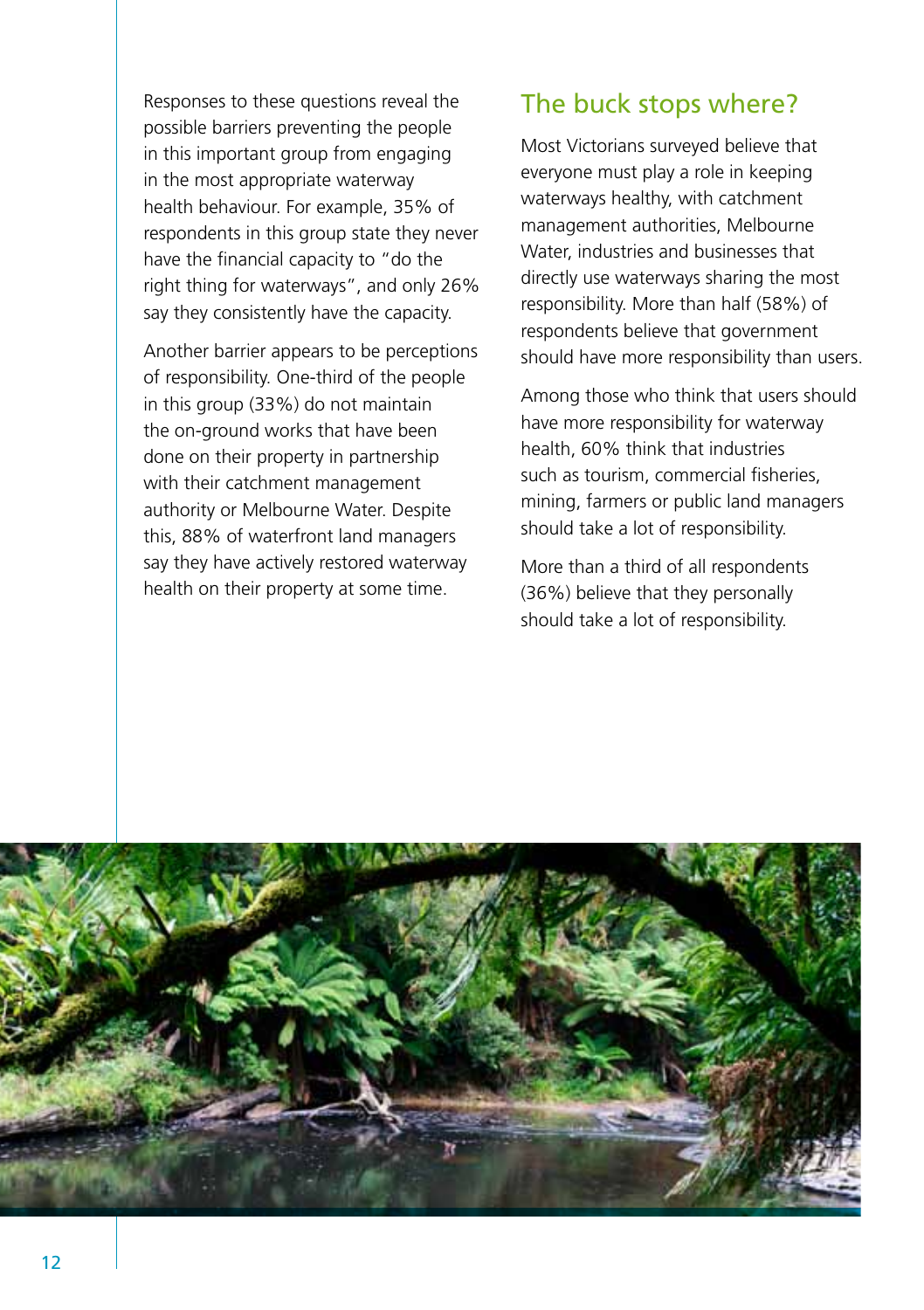## **The impact of volunteer environment groups**

A key finding of the *My Victorian Waterway* survey is the impact volunteer environment groups such as Landcare, Waterwatch, EstuaryWatch and Coastcare have on people's knowledge of waterway health and their behaviour.

For example, modelling of survey data shows that people who live on, manage or work on waterfront properties (including tourism) or people with a membership in Landcare, Waterwatch or similar group have markedly better waterway behaviour than those who do not.

Significantly, the survey reveals that even waterfront land managers who are not involved in these volunteer environment groups trust information from their peers who are members of these groups.

Respondents in volunteer environment groups are also more likely than those in a service club, fishing or boating club, hunting, sporting, religious or craft group to engage in behaviour that encourages healthy waterways.

About 15% of people surveyed plant native trees and remove weeds and demonstrate good waterway health behaviour in other ways. Analysis of this group reveals that over 10% belong to Waterwatch, just under two-thirds belong to Landcare and about one-third to Bushcare, Coastcare or another conservation group (some belong to more than one group).

Interestingly, about a quarter of all people surveyed say they have at some time encouraged their children to take part in Waterwatch.

*"Over the past 15 years I've noticed the work of farmer Landcare members. Many miles of streams now have beautiful trees and are fenced off to stock."* – Southeast Gippsland resident on Bellview Creek and nearby Little Bass and Bass Rivers

*"I've enjoyed doing walks along the creek with Landcare and seeing the difference between sections that have been fenced off and rehabilitated and those sections where livestock are allowed access to the creek."* – Beechworth resident about Reedy Creek in the Goulburn Broken catchment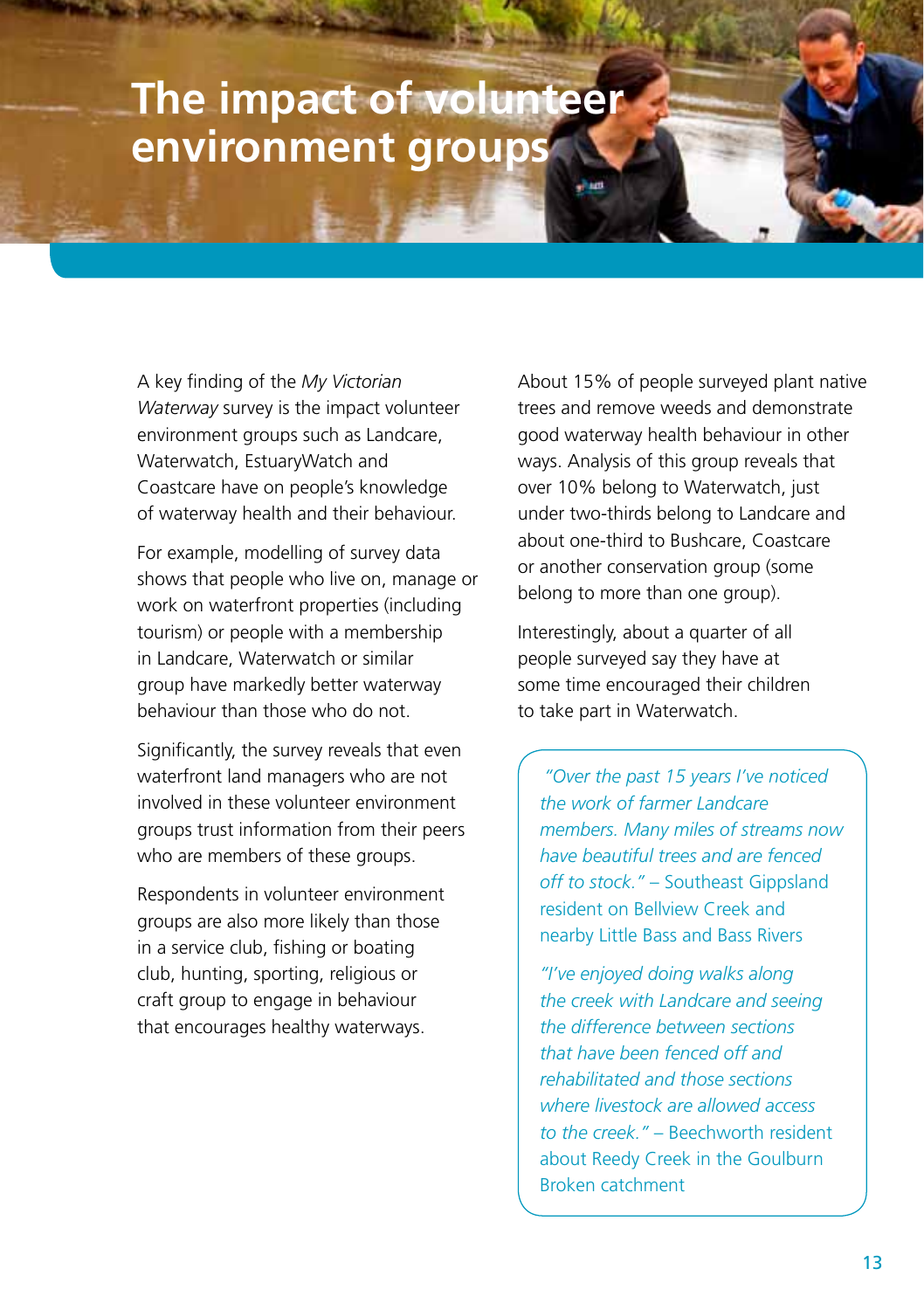# **How can we best protect our waterways?**

The majority of survey respondents (86%) have provided comments on what they believe should be done to protect the health of their local waterways.

Many practical suggestions and comments were provided, which may provide government and catchment management authorities with useful data on how to improve their community engagement programs to make a greater impact on improving waterway health.

#### The survey asked:

What are the two most important things that could be done to protect the waterway most important to you in the next couple of years?

*"Restore the riparian zone and revegetate banks."* – Cressy resident about Woady Yallock Creek

*"Educate landholders/farmers on best practice for their farms and use of waterways."* – Colac resident about Barwon River

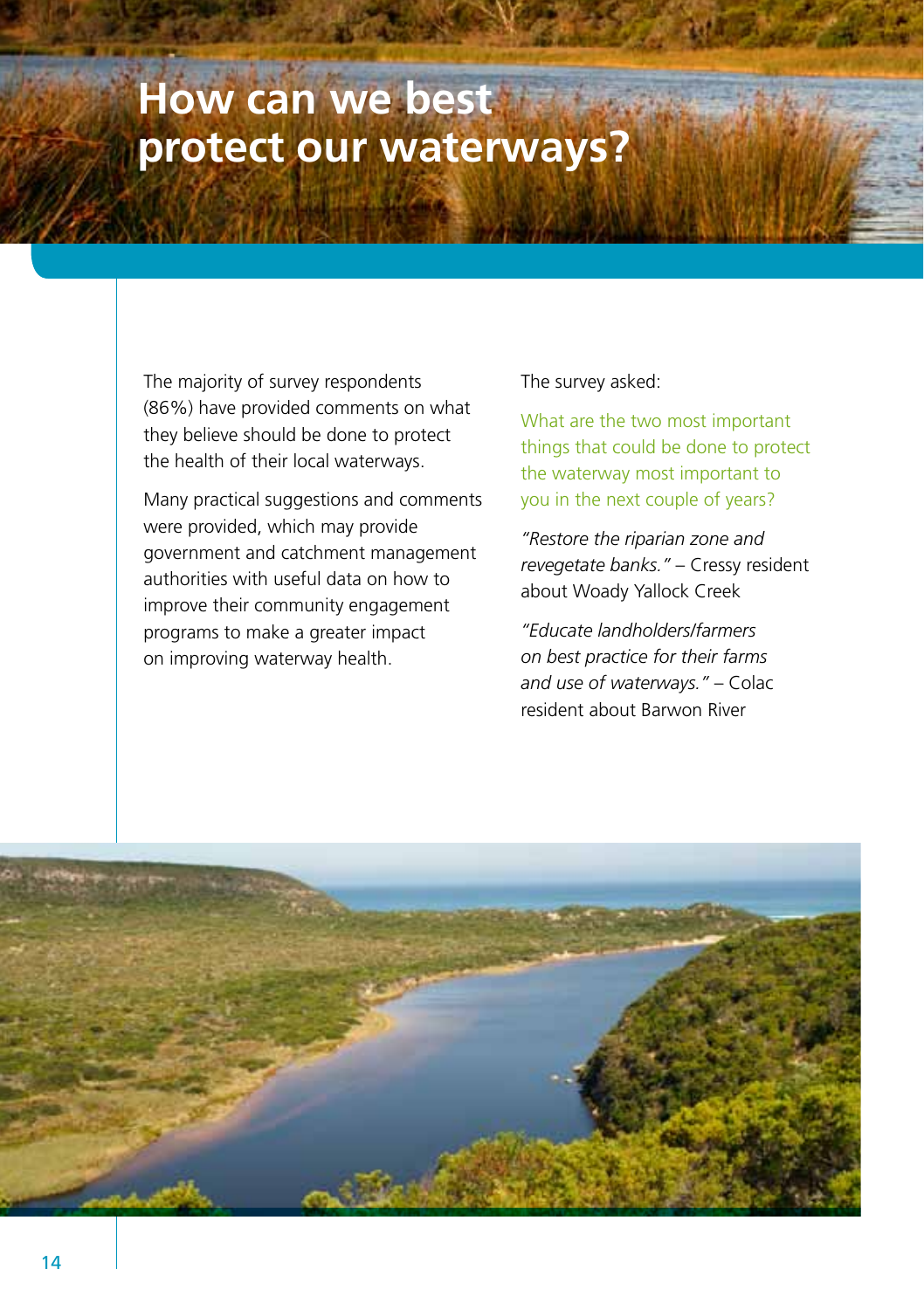

*"Farm and Landcare practices show what can be achieved if funds are available."*  –Metung resident about Gippsland Lakes

*"Carp removal; litter removal."*  – Barangarook West resident about Lake Colac

*"Better manage irrigation and carp. Restrict property chemicals runoff."*  – Bairnsdale resident about the Mitchell River near Bairnsdale

*"Tree planting and removal of willows from creek. Fencing stock from creek."* – Campbells Creek resident about Campbells Creek

*"Outflow from homes along the creek could be monitored and grey water emptying directly into the creek should be disallowed."* –Belgrave resident about Monbulk Creek near Selby

*"Remove all car bodies, concrete slabs, bath tubs, beds, bottles, cans, plastic, dead animals. Heavier penalties for dumpers."*  – Charlton resident about Avoca River

Respondents with the best knowledge of waterway health and the best waterway health behaviour (14%) suggest the following common themes for protecting river health:

- invite people to see best practice, such as examples of riverbank restoration or native revegetation
- reward those who comply with best practice
- remove weeds and willows
- maintain environmental flows
- monitor pollution levels and stop pollutants from farms and industry
- stop illegal irrigation
- fence along river banks
- plant more native trees and vegetation.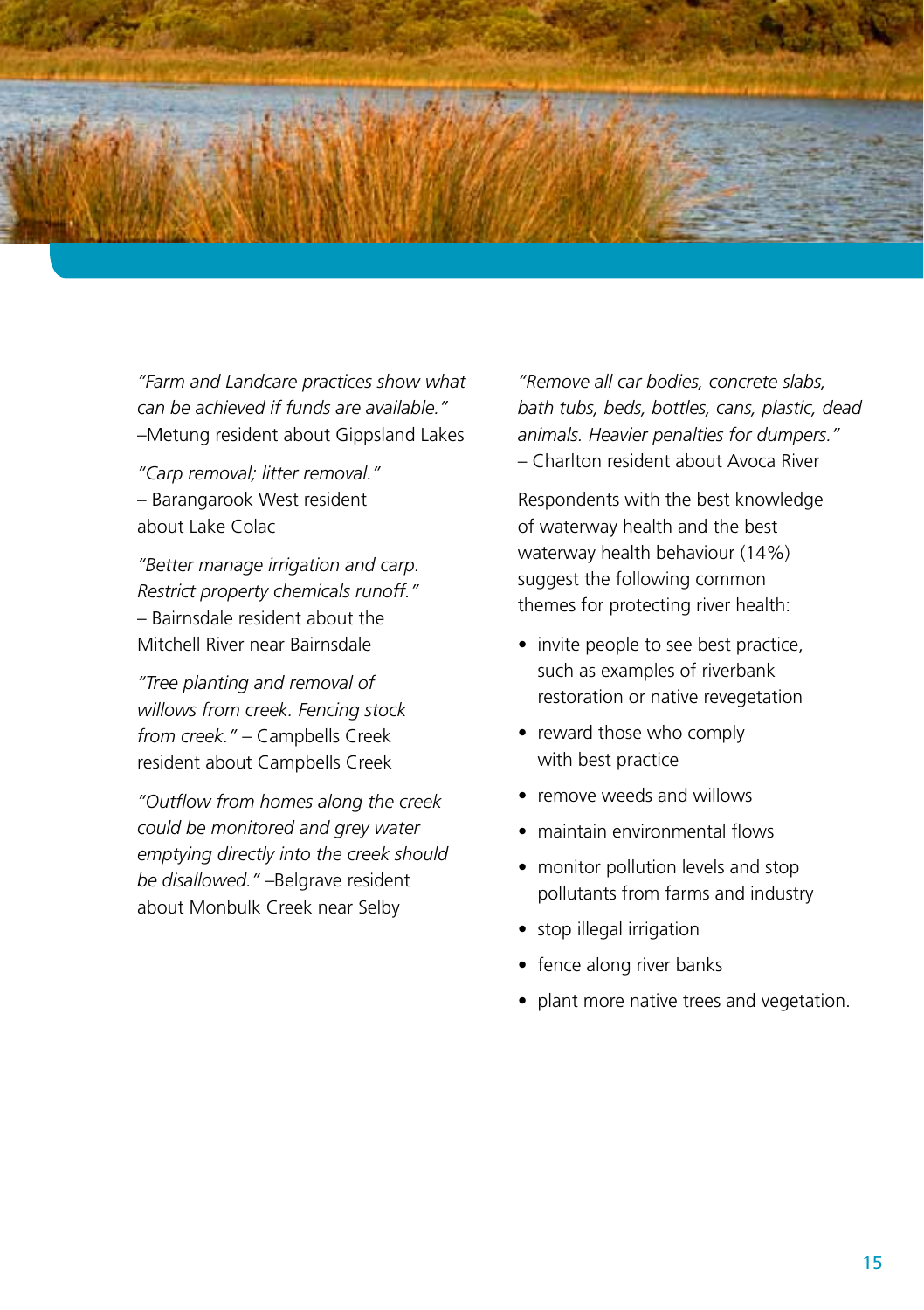# **Tell us about something that happened**

The respondents who nominated a waterway important to them were asked a follow up question about what shaped their views of waterway health.

Tell us about something that happened on this waterway (the one you nominated as important to you) that has shaped your views about its health.

#### Responses include:

*"While camping there, I saw cattle accessing the river and there were cow pats everywhere. There were also trail bikes riding through the riparian vegetation."* – Melbourne resident about Lower Ovens River

*"Farmers working with Landcare (replanting) sunny side of creek with red gums and natives."* – Birches Creek resident about Birches Creek downstream from Newlyn Reservoir

 *"Installation of a reed bed to treat stormwater before entering a local creek. This was needed to treat run off from old ineffective septic tanks."* Tallarook resident about Tallarook Creek, tributary of Goulburn River near Seymour

*"Observation of works down on creeks feeding into the Yarra. Swimming in the Yarra."* – Kinglake resident about the Yarra River from Collingwood to Warrandyte

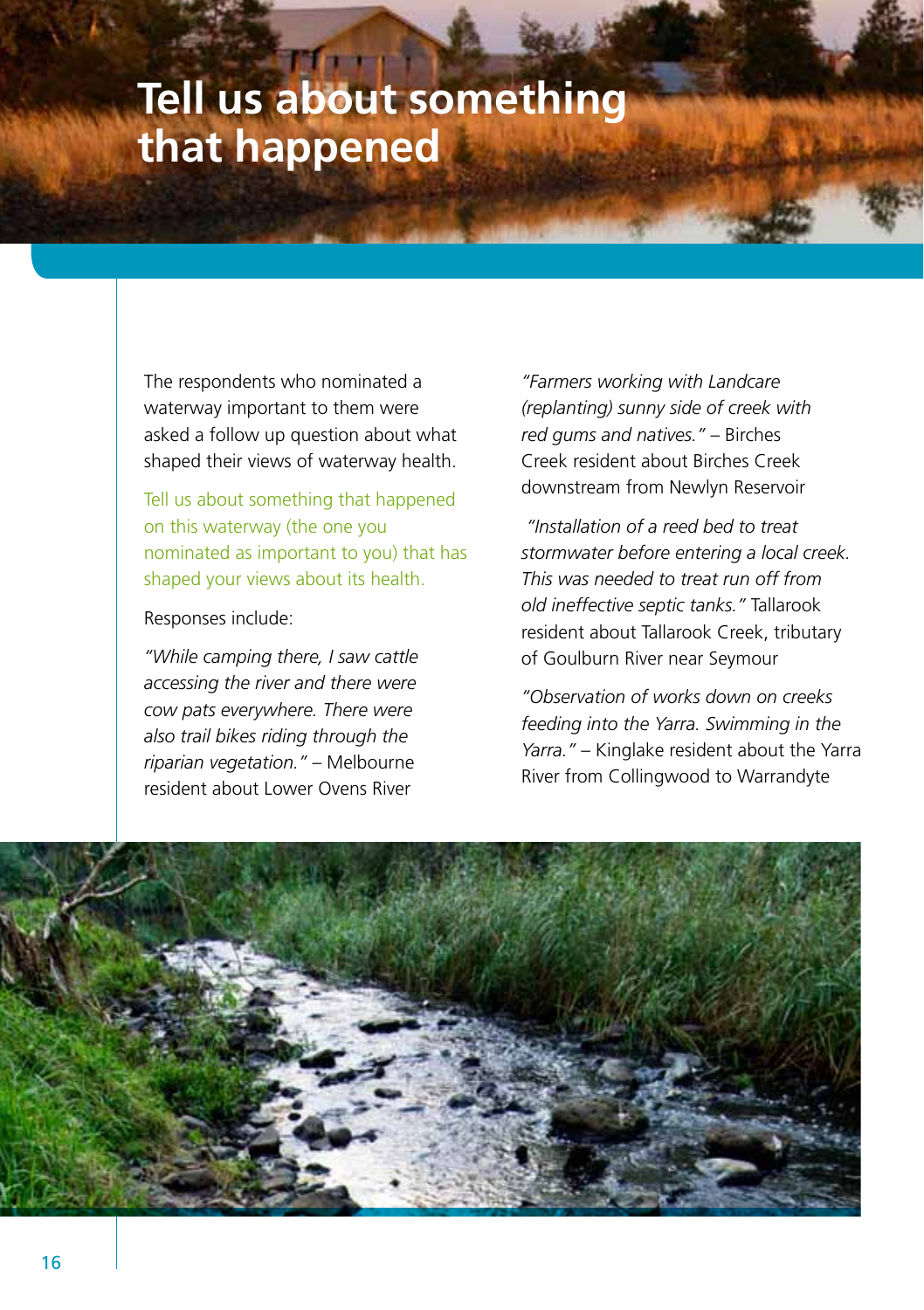

*"Landcare monitoring program of water health. Discovery of streamside tips still used for domestic and farm rubbish!"* – Cheshunt resident about the King River

The respondents with the best knowledge of waterway health and the best behaviour have both positive and negative things to say about what they've seen or experienced on their waterway that shaped their views about its health.

The positives include:

- seeing the benefits of instigating best practice and the improvements over time
- seeing others change their behaviour by seeing best practice
- increase in health and diversity of aquatic animals, fish, birds and plants
- community involvement in projects to restore health
- seeing government respond to requests for work to be done.

While the negative responses include:

• sewage in river from treatment plants and consequent damage

- seeing industries and farmers engage in worst practice
- flooding bringing unwanted weeds
- the impact on native animals, birds, fish and plants when habitat is damaged by man or acts of nature.

*"Camping on the banks of the Ovens and Murray all my life and watching the fish stocks decline and the water levels drop and the bank erosion increase."* – Croydon resident about River Murray around Bundalong

*"Many years camping, swimming, and watching the development and decline of native vegetation... More emphasis should be on regeneration."*  – Riddells Creek resident about Deep Creek

*"Give people in rural areas rebates on water tanks and water saving devices as well."* – Ballarat resident about Pikes Creek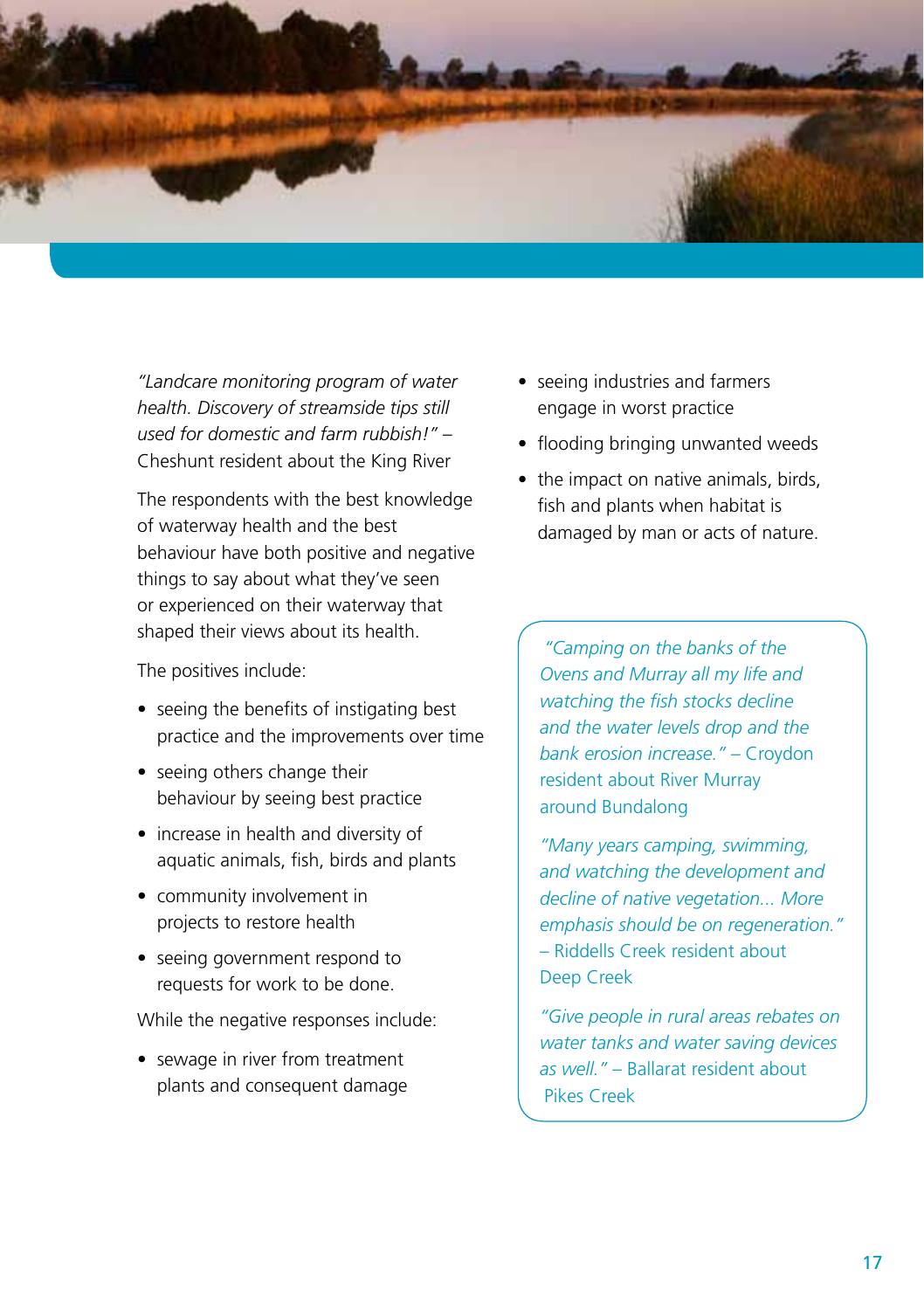# **Fish and fishers**

*"The fish are back!"* – Ballarat resident about Yarrowee Creek

*"About 10 years ago we caught lots of carp and hardly any cod, now it's the reverse."* – Red Hill South resident about the River Murray near Nyah

*"As a teenager I could easily catch redfin and trout, and see a platypus. There were very few willows and the water was clearer. Now, 30 years later, we have thick willows and gorse, very few fish except schools of large carp."* – Birregurra resident about Birregurra Creek

*"Fishing good, little litter in stream, fresh smell, clear water, plenty of streamside vegetation."* – Glenelg catchment waterfront resident about Glenelg River

*"Viewed algae build up in shallows. Water depth decreased over 10 years of camping there. No decent size cod available to catch anymore. The fish are all too small."* – Seymour resident about the River Murray at Cobram

There are approximately 720,000 recreational fishers across Victoria, and more than a third (36%) of the respondents to the *My Victorian Waterway* survey say that they go fishing.

In total, 13% of fishers have excellent waterway knowledge. Significantly more recreational fishers than all other respondents have a greater understanding of the physical form of rivers and wetlands, aquatic life and some aspects of hydrology.

Additionally, around 16% of the recreational fishers surveyed said that they frequently did work to rehabilitate native habitat (such as removing weeds and planting native vegetation).

Almost a third of recreational fishers belong to a fishing club, 21% belong to Landcare, 17% to a conservation group, 15% per cent to a boating group, and 4% to Waterwatch.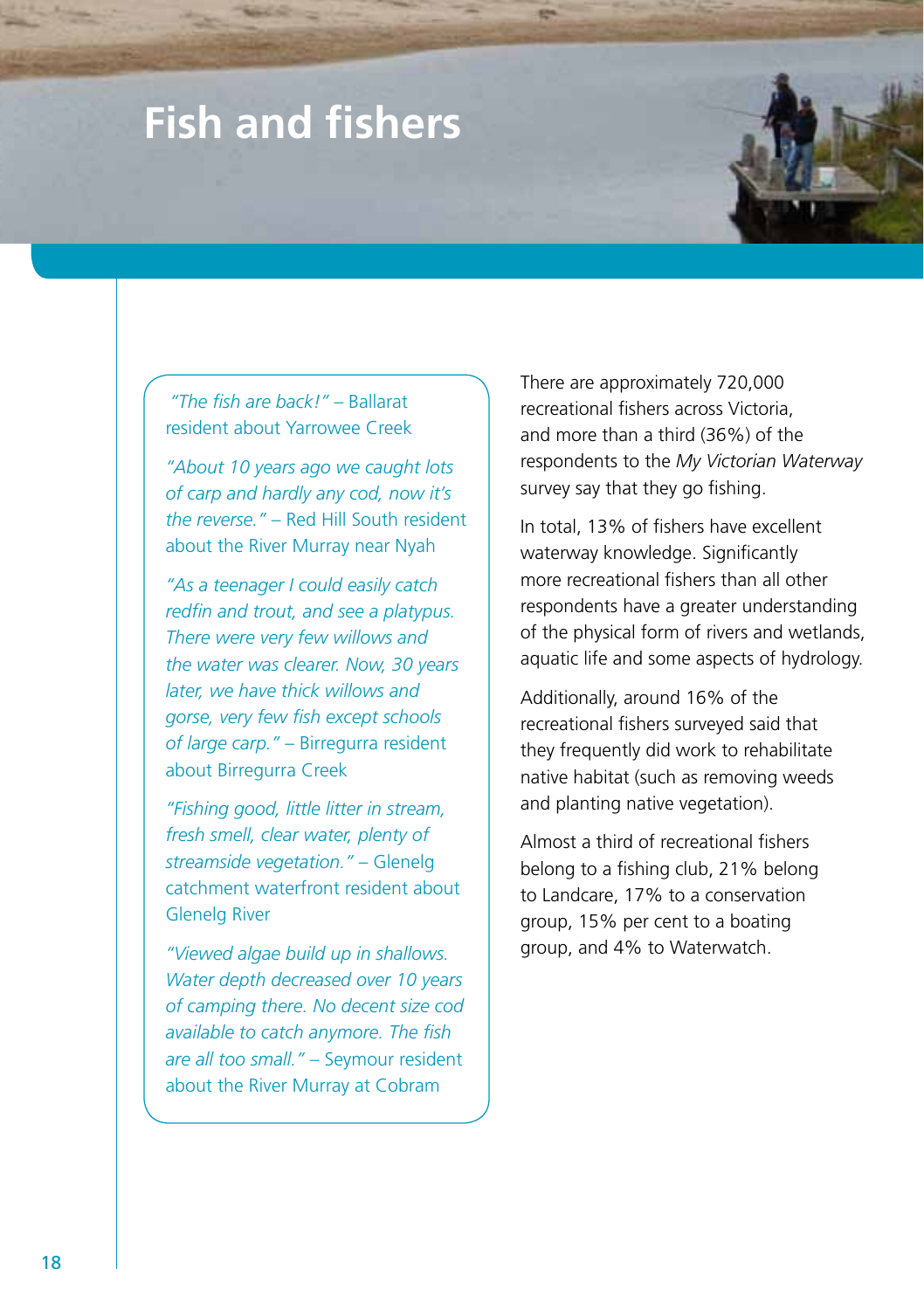### **The tale of the platypus**

The disappearance or reappearance of the iconic platypus was identified by 305 urban and rural respondents as something that shaped their views about the health of their favourite waterway.

A Tarra Valley resident in West Gippsland referred to: *"the resident platypus at the bottom of our garden!*" (Tarra River)

A Bright resident wrote: "*The amazing times my husband and I have had early morning with a family of platypus and watching trout feeding."* (Ovens River)

In South East Gippsland, one Allambee waterfront landholder observed that since streams and dams have been protected from livestock, native plants have regenerated along the creeks that feed into the Tarwin River. *"We've seen the area return to pristine rainforest. Platypuses and eels have returned and can be viewed on a daily basis."* 

In the Otway region, a Murghebolac resident wrote about being: "*delighted at common platypus sightings but anxious about oil patches on slow moving water in the Barwon River".* 

However other respondents tell a different story.

A regular local visitor to Fords Creek in the Goulburn-Broken catchment noted: *"Platypus gone. Carp arrived."* 

While Moorabool riverfront farmer in central Victoria observed: *"a platypus trying to escape overland and dying."* 

A West Gippsland farmer whose property borders Monkey Creek lamented: *"Stock have eaten most of the phragmites in the swamp on my place. I have fenced off areas to trees and shrubs and plan to fence off most of the swamp in the future with the help of the local CMA. Thirty years ago we had platypus, and the local blackfish seem to have disappeared too.*"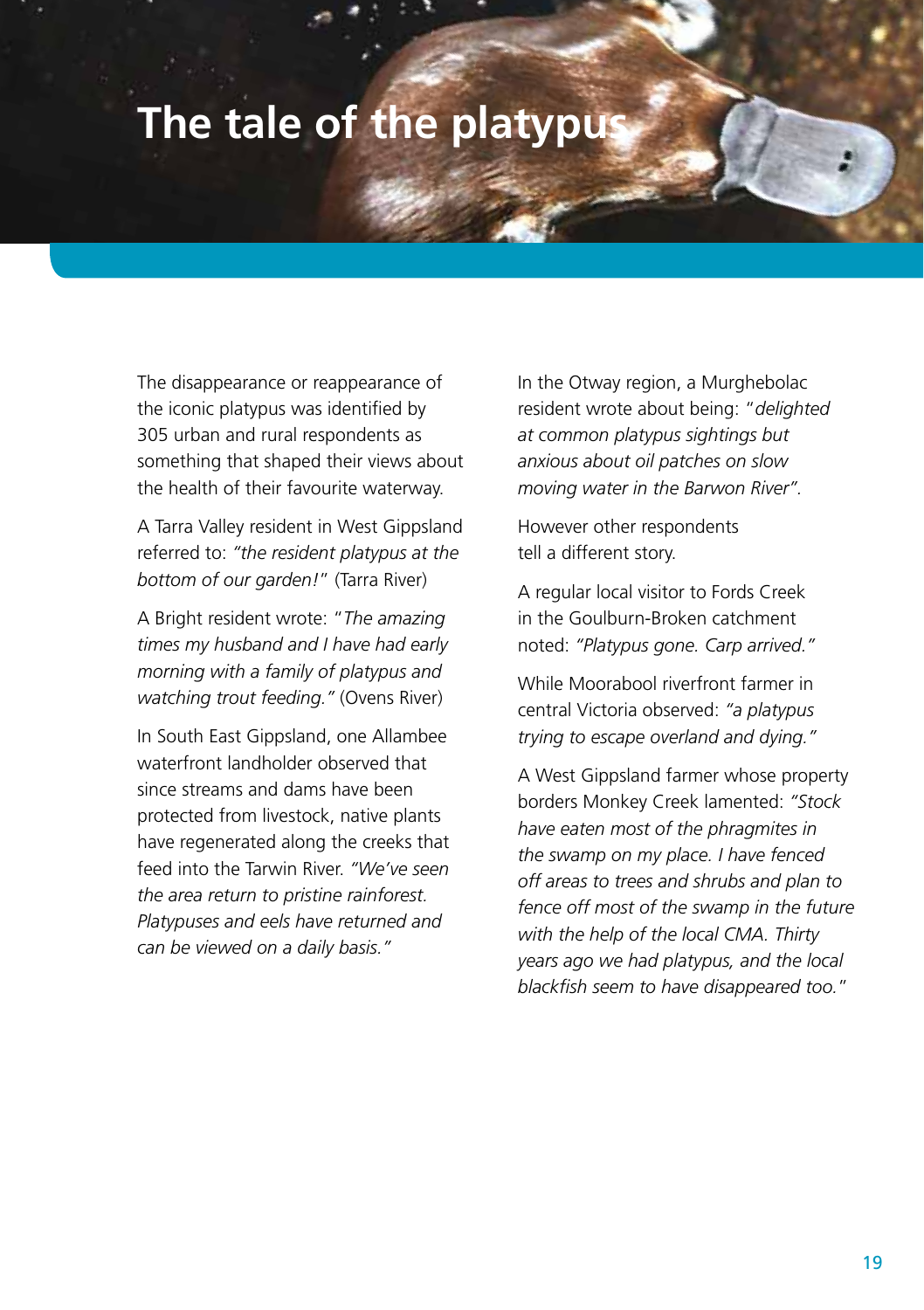# **Using survey data to improve waterway management**

It is clear from the *My Victorian Waterway* survey that many Victorians have a great affection for and strong local connections with the state's vast network of rivers, creeks, wetlands and estuaries. These aspirations and ties provide a firm foundation for ensuring the ongoing care of our waterways.

There is now a benchmark for community knowledge and aspirations relating to waterway health so any future surveys can be used to measure what changes over time.

The data, including specific regional information, will inform the future development of strategy and community education by waterway health managers across Victoria.

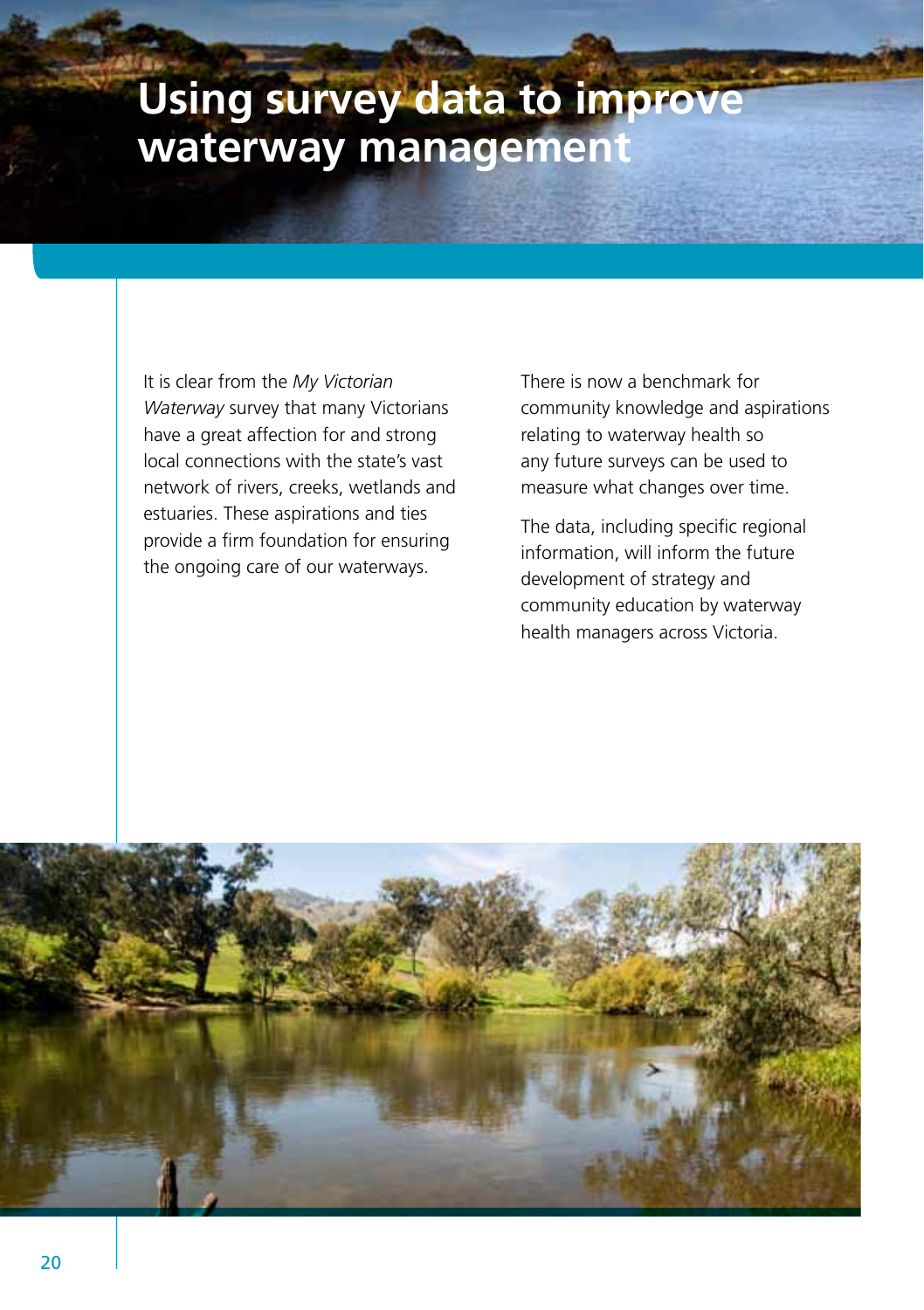### My Victorian Waterway

#### **Photography credits**

**Alison Pouliot** Pages: 3, 5, 6, 7, 8, 10, 12 14, 16, 20, 21

**David Hannah** Pages: Cover, 1, 2, 9, 13, 15, 17

**North Central Catchment Management Authority** Page 11

**Healesville Sanctuary** Page 19

**Ben Sturmfels** Page 18